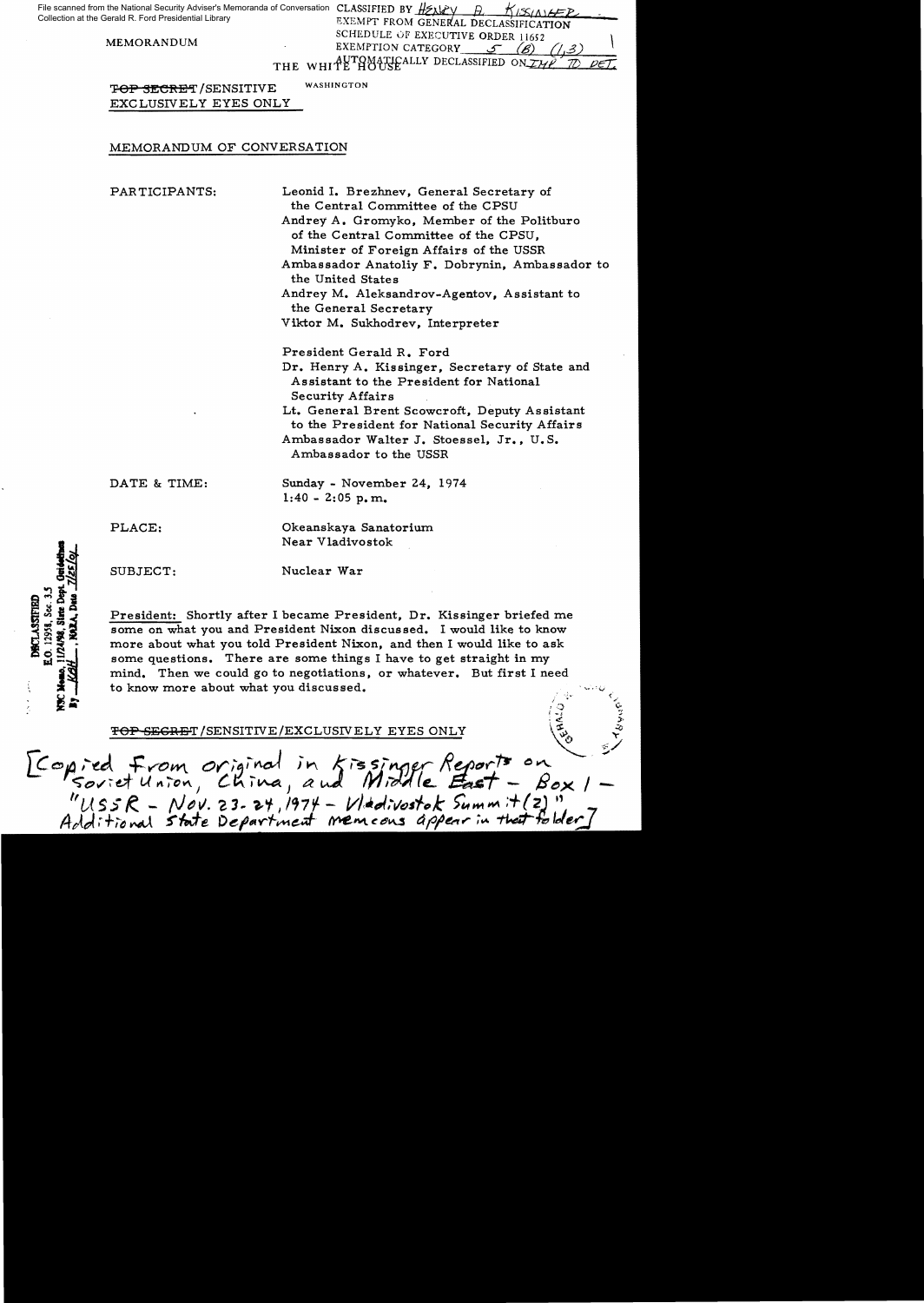Brezhnev: This was in the Crimea. As I am at all times, I was guided by the basic principle that there would be no nuclear war between us or nuclear war in the world in general. I told President Nixon that there are some countries which had not joined the Non-Proliferation Treaty and do not observe it. Therefore a situation could arise where you or we could be threatened with a nuclear attack. I thought it might be good for us to conclude a treaty dealing only with a nuclear attack on one of our countries. In the event of a nuclear attack on one, the other would come to its aid with all the resources at its disposal.

President Nixon, I recall, said that this was interesting and that he would look further into it. I had some further talks with Dr. Kissinger on this [in Moscow on October 26], but for various reasons nothing came of it. That is where we stand.

In the preamble we could say something like: we are aware of what a nuclear war would mean in such circumstances and, desirous to avoid such an event, the two sides, etcetera. We could do it so as to avoid giving offense to allies -- and in fact it would give a reassurance of protection to our allies.

President: As I told you, I was briefed on this in general terms. I want to ask a couple of questions, and then Dr. Kissinger and Minister Gromyko can discuss it further.

I agree with President Nixon; it is an interesting idea. One question is, does it mean strategic nuclear attack, tactical nuclear attack, or any nuclear attack?

Brezhnev: Under the treaty we would each agree not to use nuclear weapons against anyone.

President: They would be defensive only?

Brezhnev: Yes.

I agree to Dr. Kissinger continuing with subsequent discussions. My concept is related to any use of nuclear weapons. What is the difference whether they are tactical or strategic? Because in either case there would be a nuclear war, and we want to prevent that.

TOP SECRET/SENSITIVE/EXCLUSIVELY EYES ONLY

']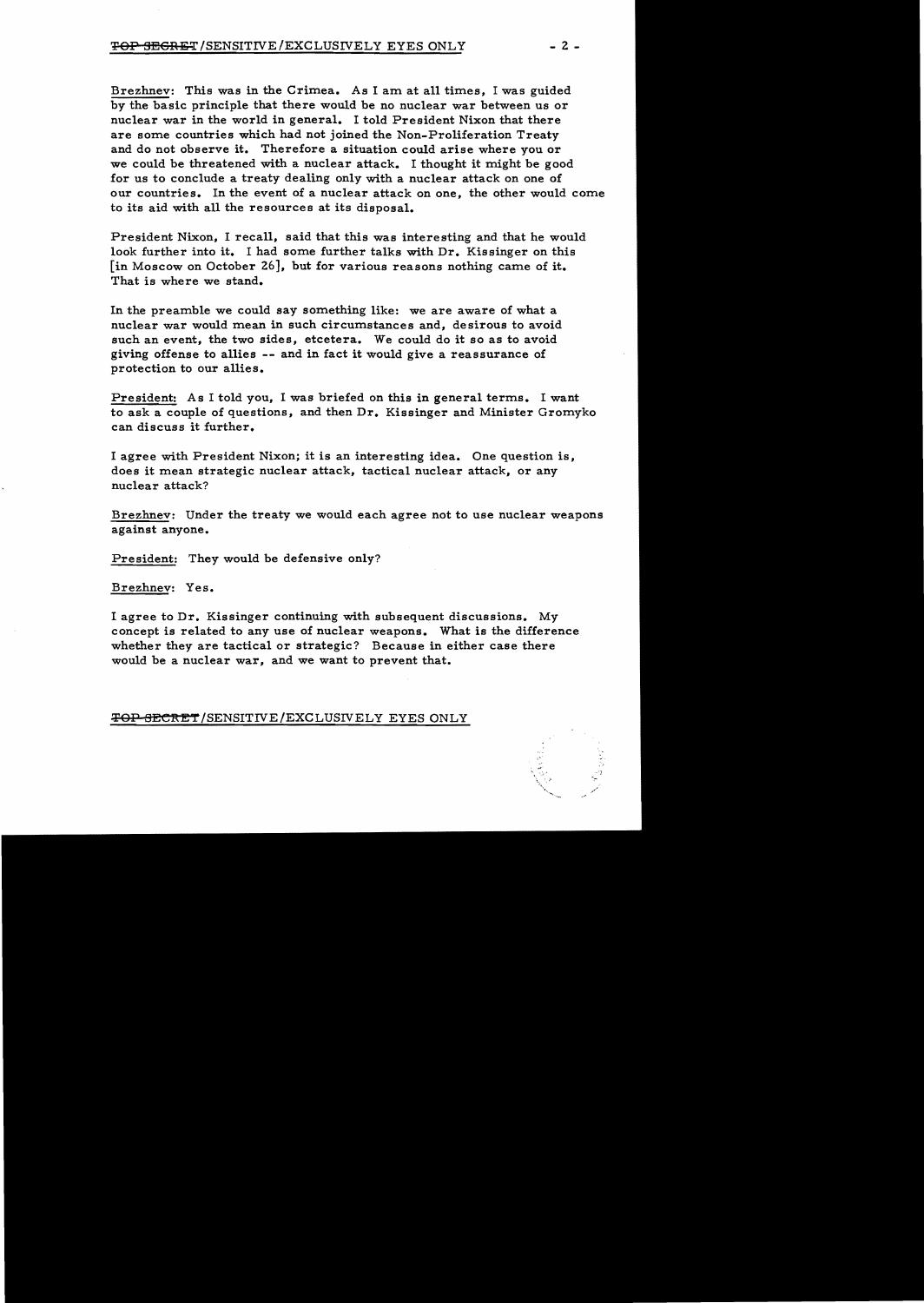President: I asked because I wanted to know if it were a tactical nuclear attack whether it would be an "all-force reaction," and I wondered whether the response to different kinds of attack should be different. That is of some importance.

Brezhnev: The important thing is not to have a nuclear attack on us or our allies. If we entered this kind of an arrangement, nuclear war would be impossible for decades to come. The basic thing is to talk the general concept. We can then work on the details and go into it deeper.

President: Let me ask: what about an attack by a nuclear power on a third party that is not an ally? What would be the situation?

Brezhnev: It is hard to give a precise answer. Perhaps we could agree to enter consultations as the best course. A lot would depend on who attacked whom. This proposal hasn't been elaborated in detail. But since the United States and the Soviet Union are the most important powers, an agreement like this between us would eliminate nuclear war for many years to come.

President: We do want to prevent nuclear war, and your country and mine have a great responsibility. We should talk further. Meanwhile, I think we should make a major effort to get the laggards to sign the Non-Proliferation Treaty. There are some laggards.

Brezhnev: I fully agree.

President: Let's have it between Dr. Kissinger and your Ambassador to work on that.

Brezhnev: We are putting the Non-Proliferation Treaty into the communique.

Let's think about it little by little. It should be discussed energetically.

[The private conversation ended and the principals rejoined the larger meeting. ]

## TOP SECRET/SENSITIVE/EXCLUSIVELY EYES ONLY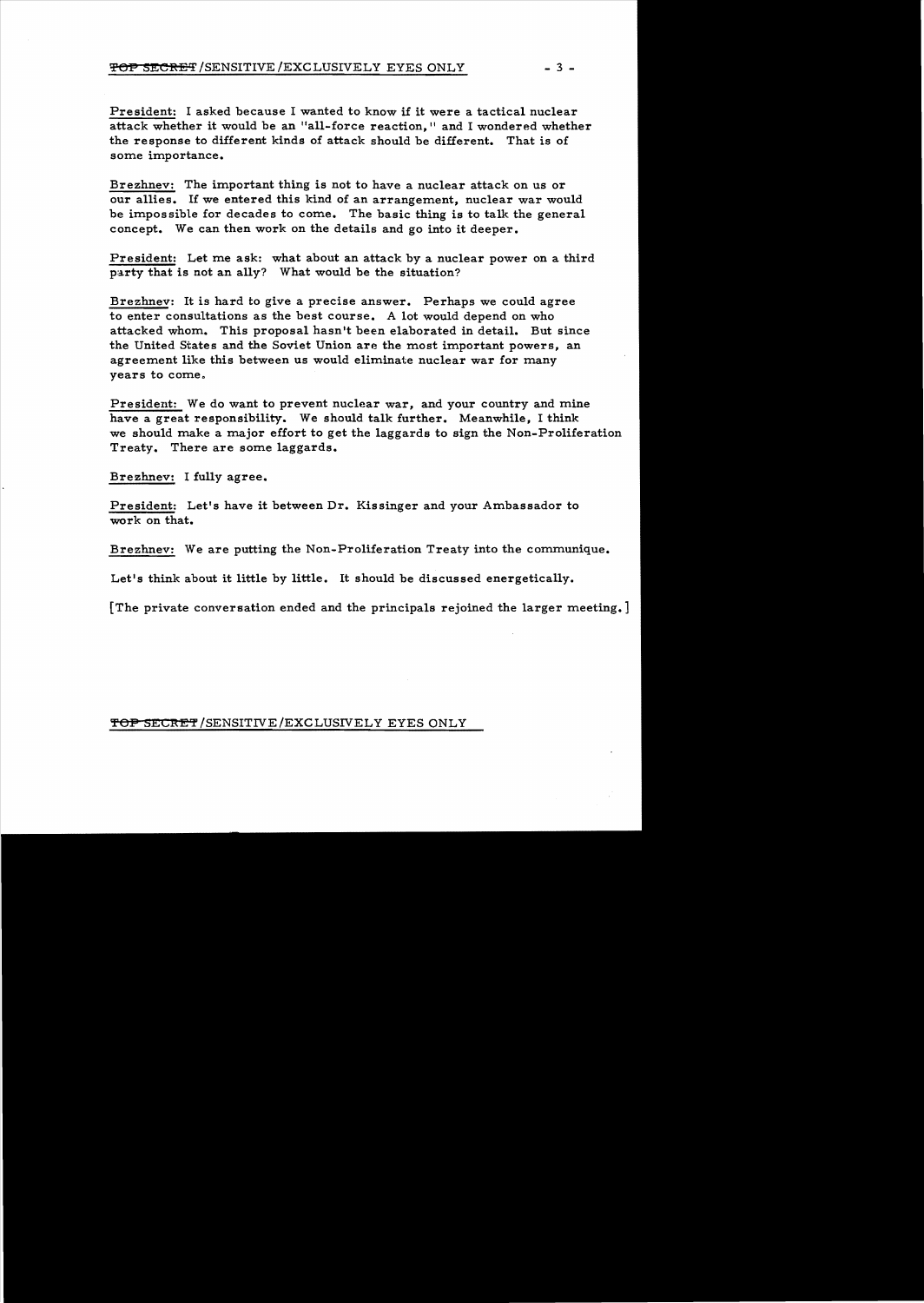Return to Sconcrott files (Vladwostok Summit Transcribed + held in Sensitive files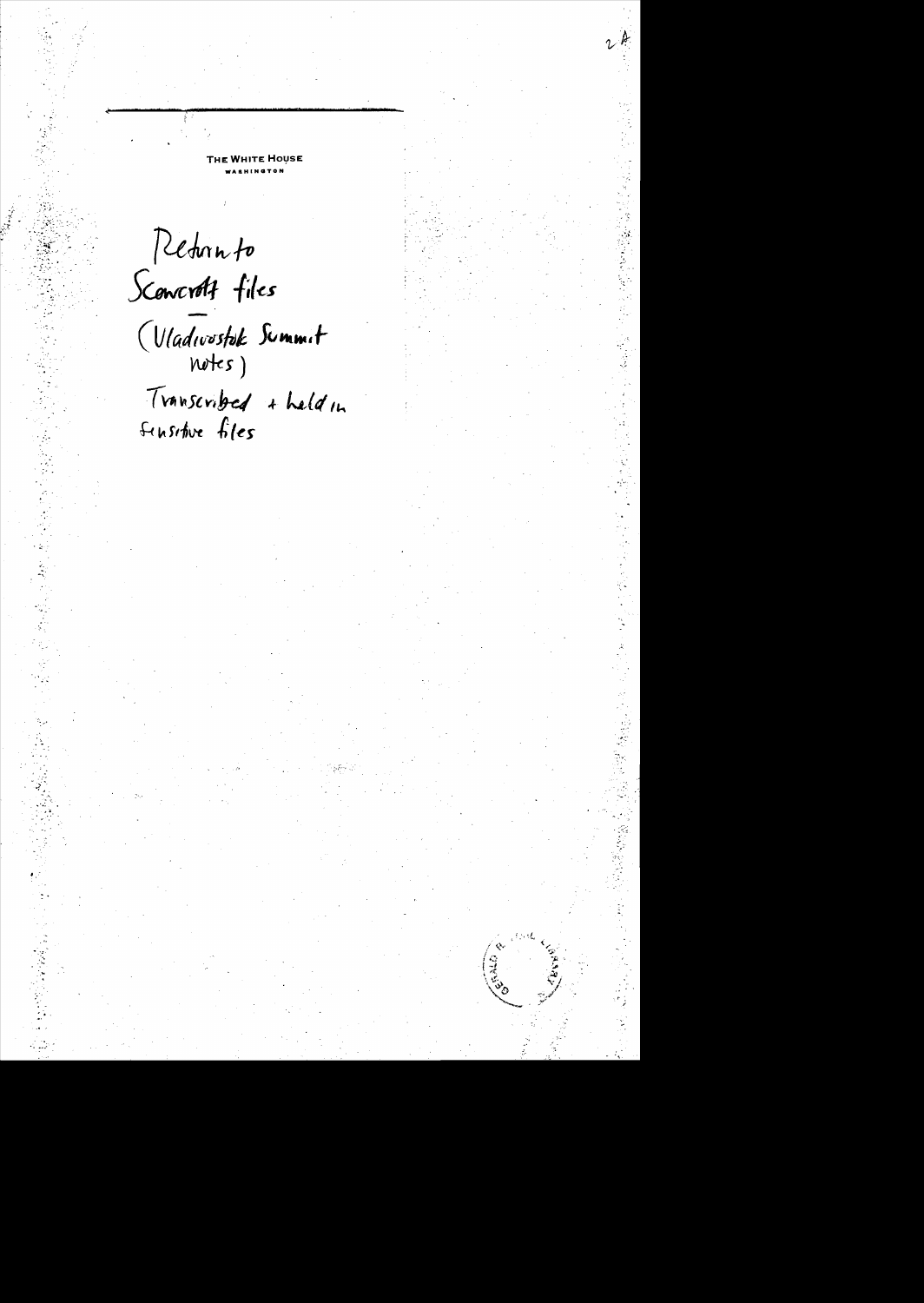$1$ st M $H_4$ Vlad (5-2)-Recent points from conver or / K. U.X would to have from My - whithis of US. OU South feel this way. I trink west word word good luxinsship whitnes offer. (2) We und de alle me comme to huy a US pro mbo wonts to continue a line que last égyes. (8) 1) earth do energthing sicht to prevent a creer bit des.<br>(4) SBNT apperment remains within eight a creer bit des.<br>(5) Food writing should find a greenent regional to work 1955 ts chour c'urelle cue au servers about SALD.<br>US chrétie dossures dessus. Fit eur US a SU-On Satt-une believe bestudie would bet perlon, present agament troise This une did anyene with, such as FBS We put in cirching capernaunt on principles une era had. PD encouraged des charges pour home described. : > Long E have possibilita for againment. There is a losses, but lost proposals stipen The Terms  $\cancel{\beta}$ we had in his our. It is true last 2000 demission does make it a stringer possibilist, but in order to mote it politically acceptable o vn or der to satisfy men experts une worst hand a soa en recyptable àc Amplight."  $\beta$ hups coming up. Bookfors an permitted to engrave com misiles ét in present etter au sommeld pour avent sites. Join du counting jour emissées int

DECLASSIFIED E.O. 12958, SEC. 3.5 NSC MEMO, 11/24/98, STATE DEPT. GUIDELINES 8Y\_*Wq*\_ NARA, DATE  $5/6/6/$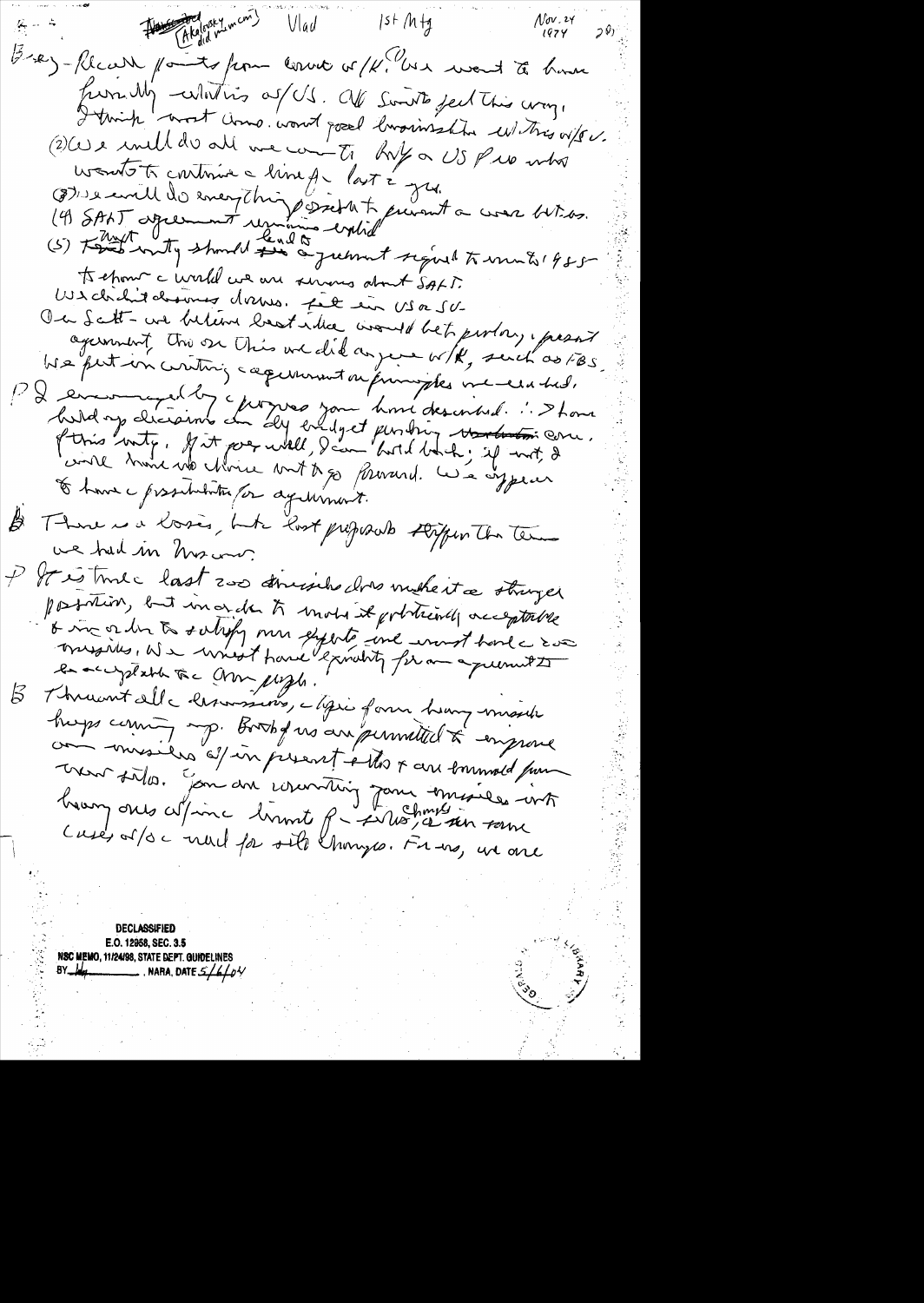Motory bot increasing cails size, but an uniting But duple. We busint accused you of wildetins.<br>But we busine you are converting your -esselion  $\mu$  $\beta$  ,  $45d_0$ We are him, aspire aquiment.  $\tilde{\mathcal{P}}$ I dont homets jour pau au assurances. Ces ens, you  $\varnothing$ But in hard-up missiliation be called terry-К ung homets up limiting continue, but work over. But jour kirour magier dans mondement huid an  $\pmb{\mathcal{B}}$ unire trong hravy unisides. This whole stoy come shy Jon voust adrint Unit à briser réserve Unit US proz Roomflerd in 27 + Scr programmed 70 m. Our proces practical consequence d'Euro < S S = 6. Jean  $\forall$ Sty its Main frequence 1972 Il Of course The box purses he male poisse envité un trois. It autor centre ou mon prog in article inc Unile c VS proposals, a US would be writed to build work  $\beta_$ sitos, en la gancardo put trevir visido nito procent That was wrt over interstission phraseing with may us did.  $\mathcal{K}_\mathbb{C}$ les agres me would hours to put any non mossiles with comptable Win a churismons permitted for solo worldpartini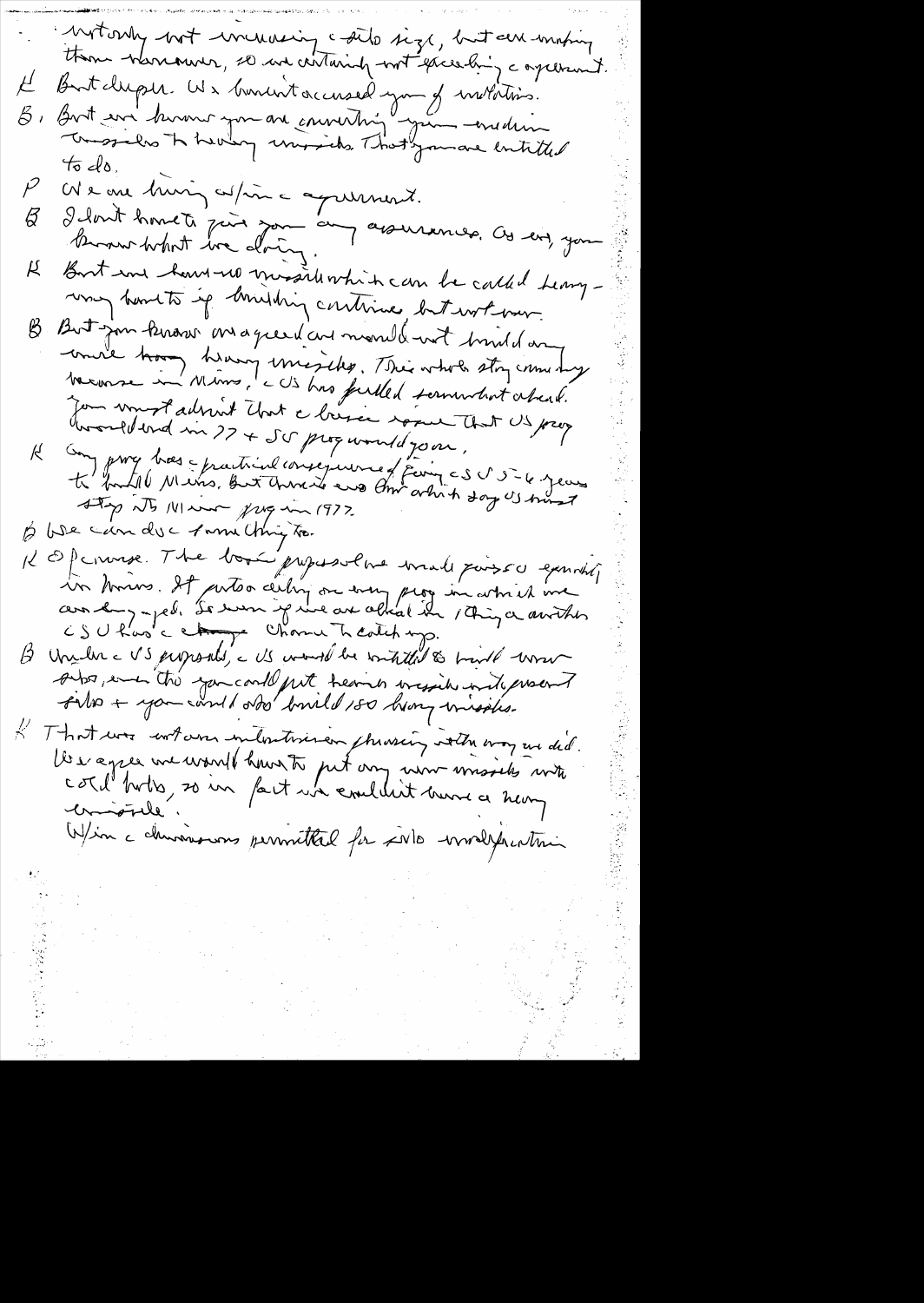$77.5<sub>K</sub>$ in may part a longger missall in. In his and stat as were the coming closete Þ. Unisty but now I see US partiin is jetting my her. I christ we can close to this com. Un instruction wire  $R$  . B. You did unt imantion a pargraphie facta F65, and 5 wonde cut cempe. K Over it à muirel coulant cours hour mon contentements - par a simple comme ivantual missile widowt come inge. US a vot commiting coordread - just mound missiles. The losse with is a site chinemaine most story i some.  $\not\beta$ uve haven't changed than one continueter H Botaluper  $\beta$ , ho. P. Jan have said you not within revel home (we both fun activ a f quatin foregat - MM soits à sound  $\cancel{\varepsilon}$ Fa univoites court but US butcan USIR. Also you haventacemented for FBS. Why 1983-why worth 1985?<br>K why giving SU longeot parille defensation carry white flowerty anyway.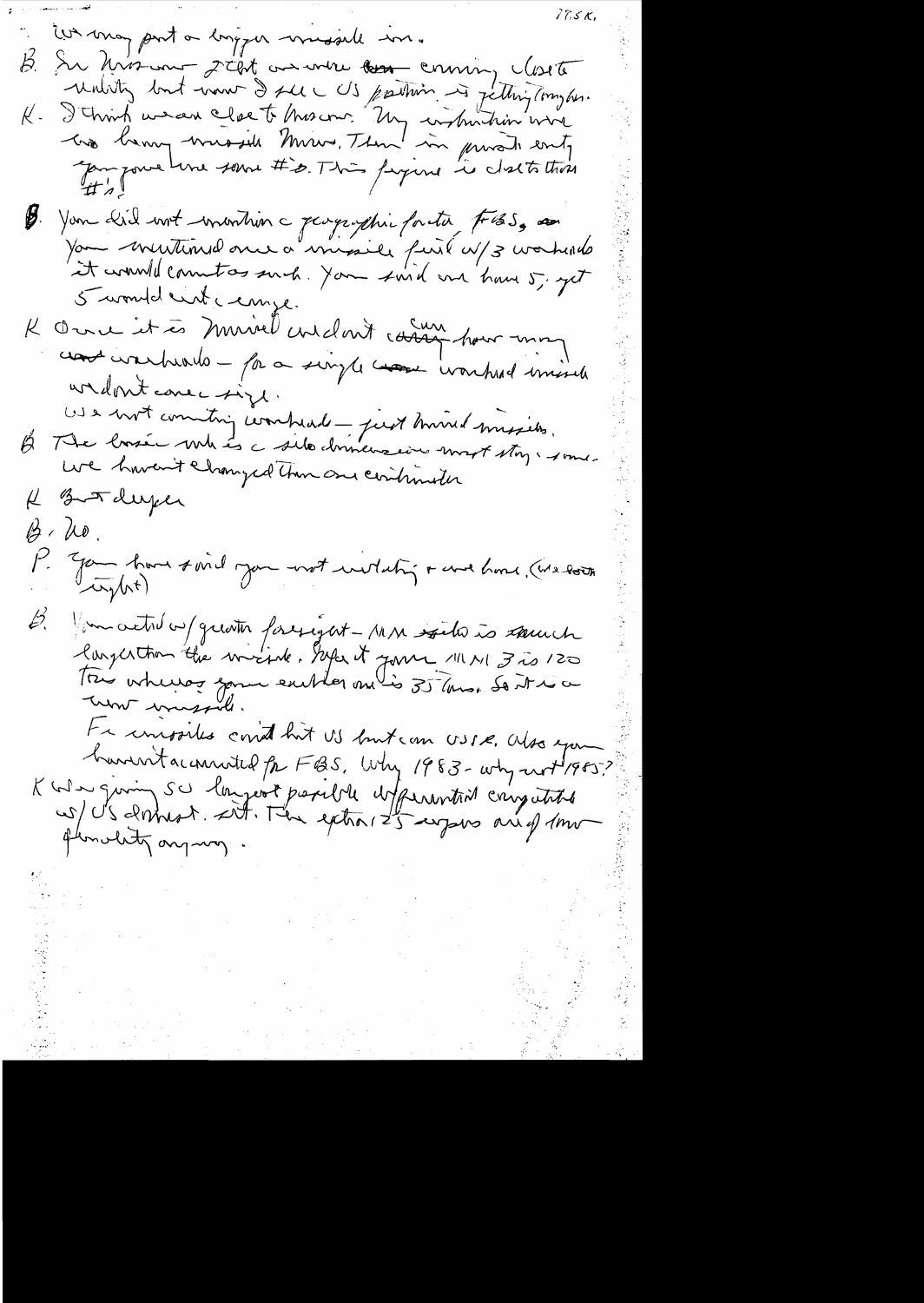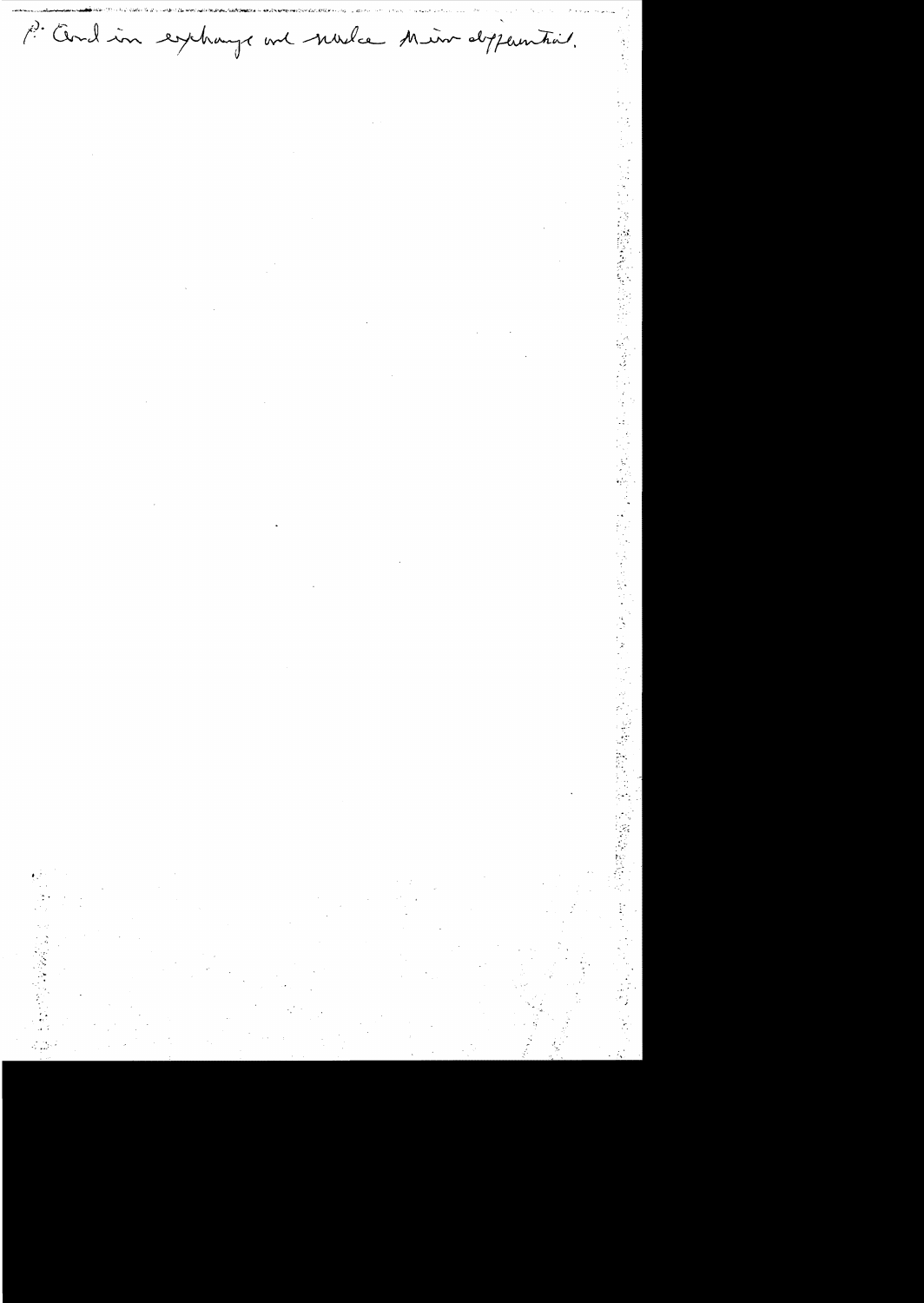Pvs HK BS Storssol 2 and Day (Special Yesse) THINGEN PWIZ Sunday vivy P. Slontly of the Ihrenne P. H. bright are found on what you + M drawnased. S'erned use & har what you told Ne chan asked Justices, Three un scinettings stand of itionized in me uning, Figure # us could go to injutintives! B. This was in Crunice. a wall time I junded by baier principle that we me was but us of une voir in vorble un gent. D'ART et contris which had not point lipe of the base of ... a sit unidains volters you ans could be christinal w/cur attack. Jost is anywh be port unliver traty decling and w/ comme attacher one fare vousion, du event of some attack and and conther wound wound tt will w/orl mennes at chzosel. 14 raid entrarcting a world but further with et Stond Derin further tube us & but par derive Macons contrat casse fût. That is mbor was Pome. De preventes ears carde say sousting biter and en le crois monsieur in servit comme 4 charsains de arronicle surt dansmunt, c 2 miles - et me compt de 28 mars 8 mars 1

**DECLASSIFIED** E.O. 12958, SEC. 3.5 NSC MEMO, 11/24/98, STATE DEPT. GUIDELINES<br>BY  $\frac{1}{4}$  MARA DATE 5/6/04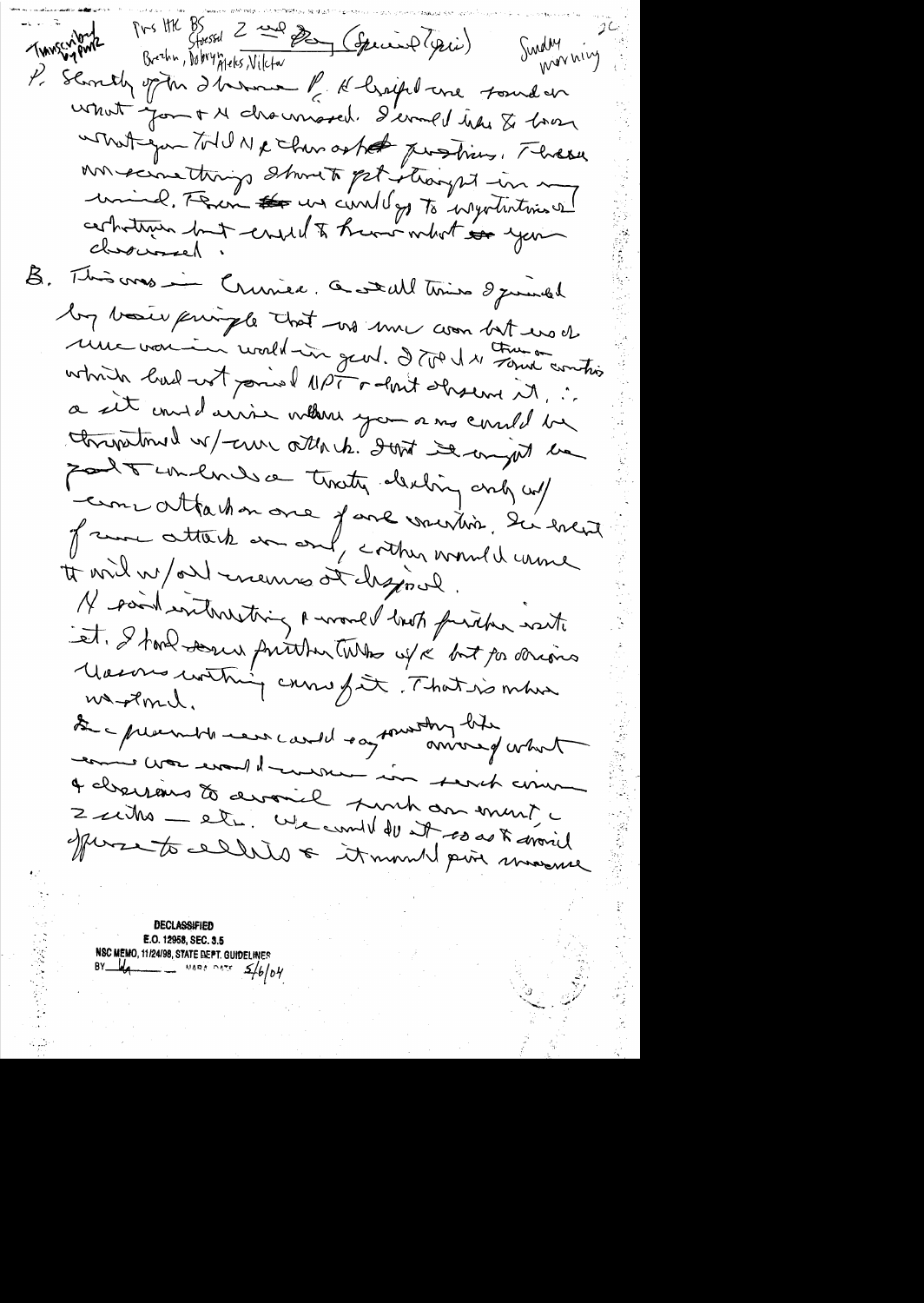Prede ton Roomt of perhitrie to an altry. Habit as Still your, during bright in part times.  $t_{\cdot}$ I vente cocha comple formations the Remember of Comment Cevetion : Don et erreur stratger une allass tart. attach, or any others. Chidre ctionty un und clearh agree ent to use  $\mathcal{B}^$ ence coperajonsta en P They would be depensive only. 18. Yes.<br>2 agreente de convenir n/ souto-example des avans . Zur tou a statit, because in cittencure court du More won serve want to perment that. l'Icerticle, because I voutre toternaissa tous mu attente it could be an "all force nation" & considered withiting L'aponsats - of of lanilofattach + tomel de dif. That of some impactions " und me attachon un nommallier" une ammentation of me entre the levil farmer them work on a details + aparent it larges. P. hat macross; an attack by a min power on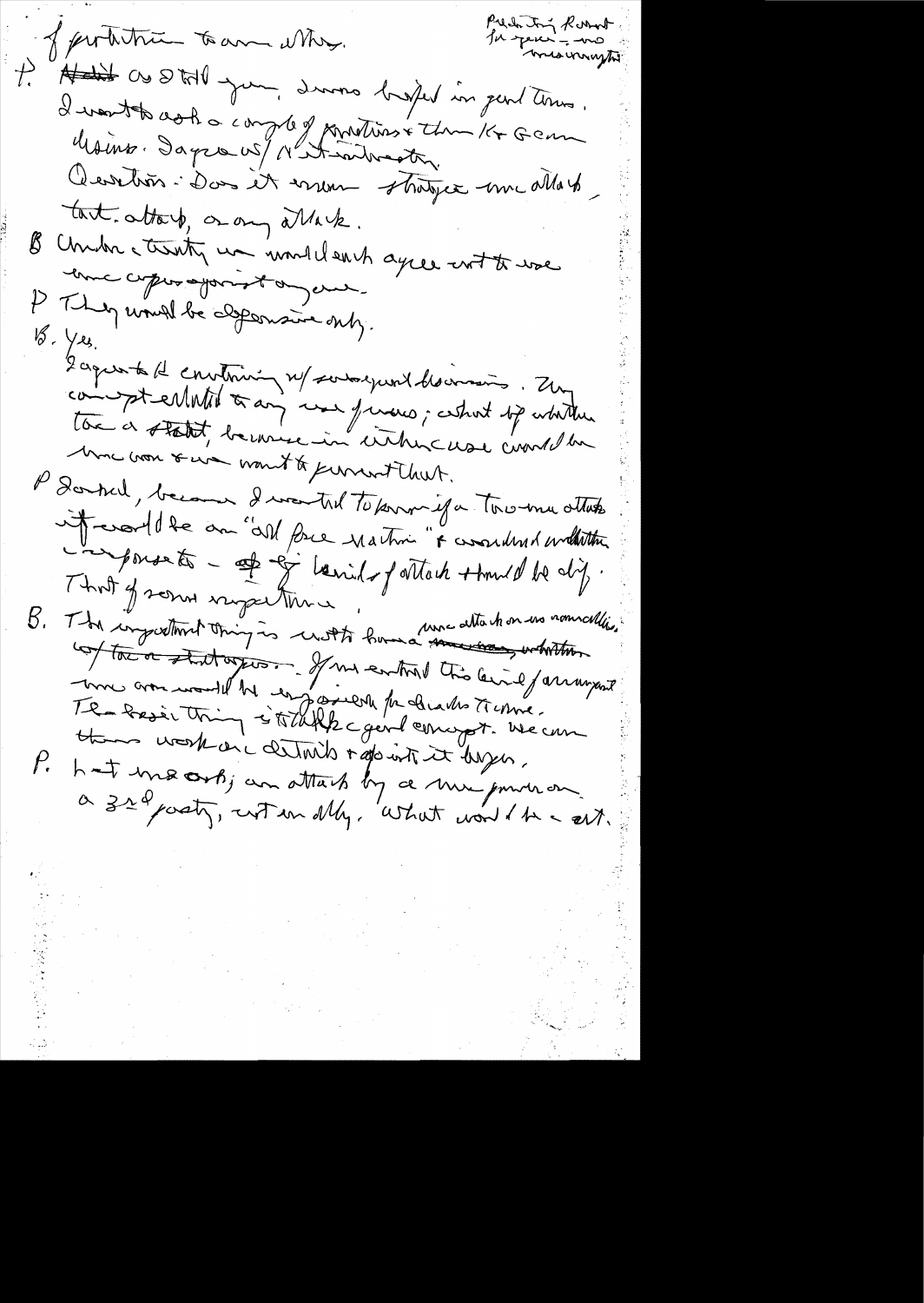B. Aout & sin precése aux. Pertoge me cande ague to entre creantativo an hotamin. Out come Isperalen who attached colores - This papeal husier montes anagueantes terribles une com P. We do won't dependent une comme of your approximation  $P_{\epsilon}$ Phitoshive it met Ko audit unhauthiel, B. 62 puttin APT into commissive.<br>Les this Recent at little by AMI. Should be dernied

 $\label{eq:2} \frac{1}{2}\sum_{i=1}^n\frac{1}{2}\sum_{j=1}^n\frac{1}{2}\sum_{j=1}^n\frac{1}{2}\sum_{j=1}^n\frac{1}{2}\sum_{j=1}^n\frac{1}{2}\sum_{j=1}^n\frac{1}{2}\sum_{j=1}^n\frac{1}{2}\sum_{j=1}^n\frac{1}{2}\sum_{j=1}^n\frac{1}{2}\sum_{j=1}^n\frac{1}{2}\sum_{j=1}^n\frac{1}{2}\sum_{j=1}^n\frac{1}{2}\sum_{j=1}^n\frac{1}{2}\sum_{j=1}^n\frac{$